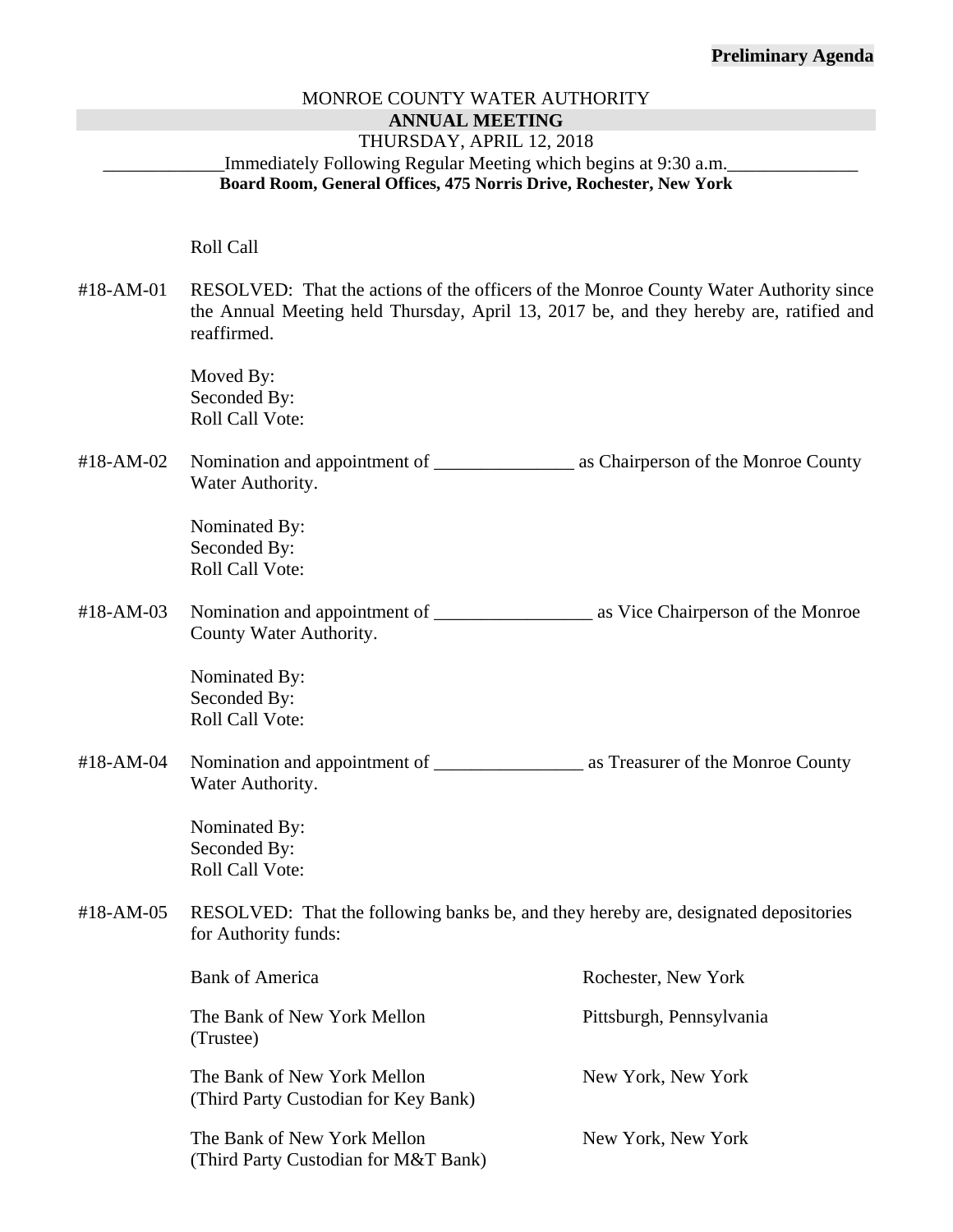M & T Bank Rochester, New York Key Bank Albany, New York JP Morgan Chase Bank Rochester, New York Moved By:

#18-AM-06 RESOLVED: In connection with both the re-appointment of M & T Bank as a designated depository bank pursuant to the foregoing resolution #18-AM-05 and a request from M&T Bank to modify the Authority's treasury management procedures and authorizations, the Authority adopts the resolutions set forth in the "RESOLVED" paragraphs numbered 1 - 10 on Attachment "A" hereto.

> Moved By: Seconded By: Roll Call Vote:

 Seconded By: Roll Call Vote:

#18-AM-07 RESOLVED: In connection with both the re-appointment of Key Bank as a designated depository bank pursuant to the foregoing resolution #18-AM-05 and a request from Key Bank to modify the Authority's treasury management procedures and authorizations, the Authority adopts the resolutions set forth in the "RESOLVED" paragraphs numbered 1 - 10 on Attachment "A" hereto.

> Moved By: Seconded By: Roll Call Vote:

#18-AM-08 RESOLVED: In connection with both the re-appointment of JP Morgan Chase Bank as a designated depository bank pursuant to the foregoing resolution #18-AM-05 and a request from JP Morgan Chase Bank, NA and its affiliates to modify the Authority's treasury management authorizations, the Authority adopts the resolutions set forth in the paragraphs entitled "RESOLVED" on Attachment "A" hereto.

> Moved By: Seconded By: Roll Call Vote:

#18-AM-09 RESOLVED: That any one of the following: \_\_\_\_\_\_\_\_, Chairperson of the Authority, \_\_\_\_\_\_\_\_\_\_\_\_\_, Treasurer of the Authority, Nicholas A. Noce, Executive Director of the Authority, or Director of Finance and Business Services of the Authority, or Larry M. Magguilli, Assistant to the Executive Director of the Authority, be, and they each hereby are, authorized to execute written consent on behalf of the Monroe County Water Authority for the withdrawal, substitution, or transfer of securities deposited or held in escrow to secure deposits of the Authority in depository banks as required by Section 1097 of the Public Authorities Law.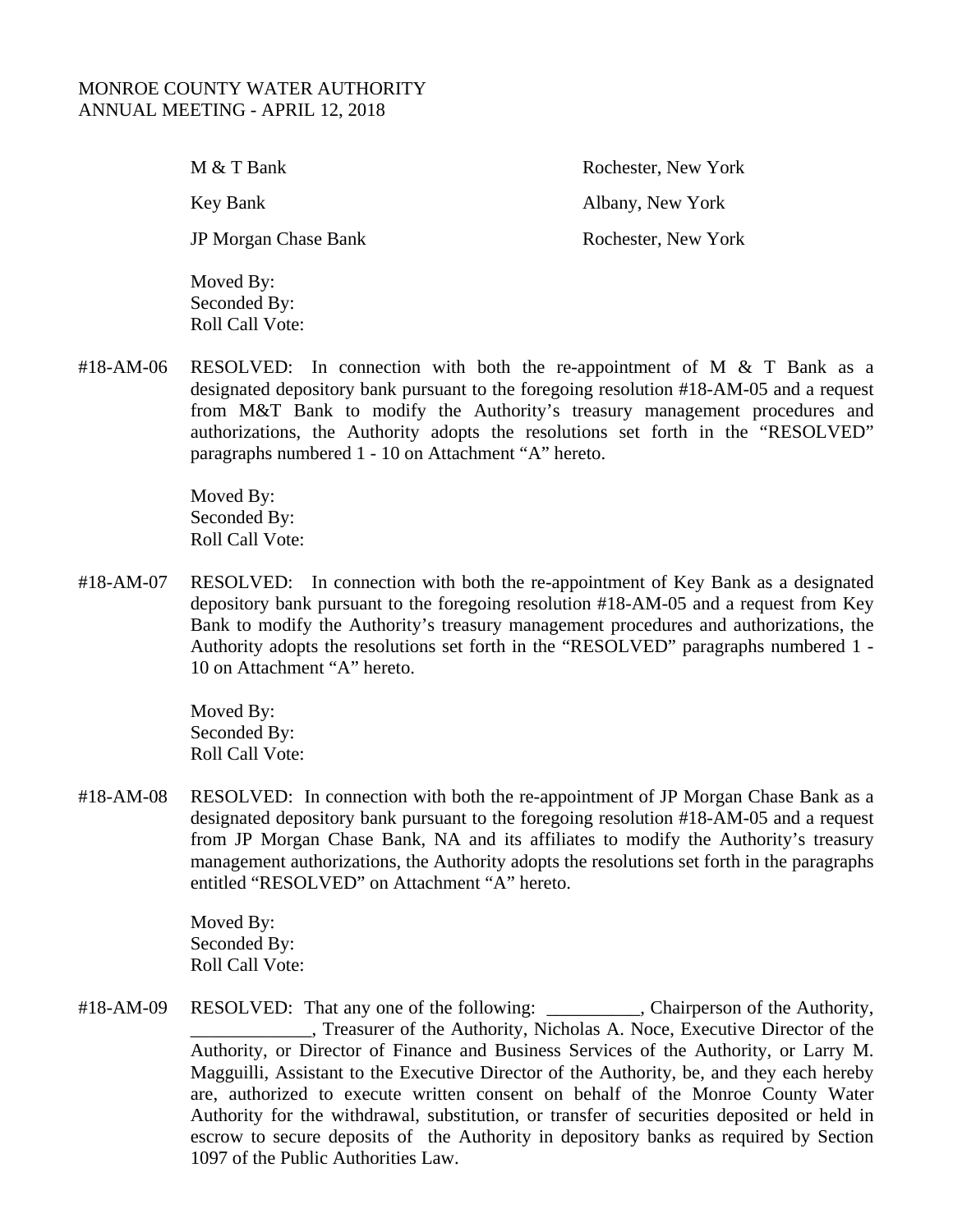Moved By: Seconded By: Roll Call Vote:

#18-AM-10 RESOLVED: That any one of the following: \_\_\_\_\_\_\_\_\_, Chairperson of the Authority, \_\_\_\_\_\_\_\_\_\_\_\_\_, Treasurer of the Authority, Nicholas A. Noce, Executive Director of the Authority, or Director of Finance and Business Services of the Authority, or Larry M. Magguilli, Assistant to the Executive Director of the Authority, be, and they each are, authorized to sign all necessary requisitions and certifications pertaining to the payment, deposit, transfer or other disposition of Authority funds as permitted by law, including funds in the hands of its Trustee under the Authority's Trust Indenture of October 1, 1991, as amended, and are designated as Authorized Officers pursuant to said Trust Indenture.

> Moved By: Seconded By: Roll Call Vote:

#18-AM-11 RESOLVED: That any one of the following: \_\_\_\_\_\_\_\_, Chairperson of the Authority, \_\_\_\_\_\_\_\_\_\_\_\_\_, Treasurer of the Authority, Nicholas A. Noce, Executive Director of the Authority, or Director of Finance and Business Services of the Authority, or Larry M. Magguilli, Assistant to the Executive Director of the Authority, or others so delegated by Director of Finance or Nicholas A. Noce or Larry M. Magguilli from time to time, and/or the trustee, be, and they each hereby are, authorized to invest monies held in the Bond Fund, Construction Fund, New Construction Fund, and Capital Improvement fund, pursuant to Sections 511, and 608, respectively, of the Authority's Trust Indenture.

> Moved By: Seconded By: Roll Call Vote:

#18-AM-12 Upon recommendation of the Monroe County Water Authority's Governance Committee, the Board hereby approves the Authority's Annual Statement of Investment Policy for 2018.

> Moved By: Seconded By: Roll Call Vote:

#18-AM-13 Appointment of **Members of the Authority's Standing Audit Committee** in accordance with the Monroe County Water Authority's By-Laws and Policy on Internal Controls and Financial Accountability. The following Members shall serve on this Committee:

 $(Commentitee Chair), \_\_\_\_\_$ , and  $\_\_\_\_\_$ 

and the Chairperson of the Authority serves as an ex officio member of the Audit Committee pursuant to the Authority's By Laws.

Moved By: Seconded By: Roll Call Vote: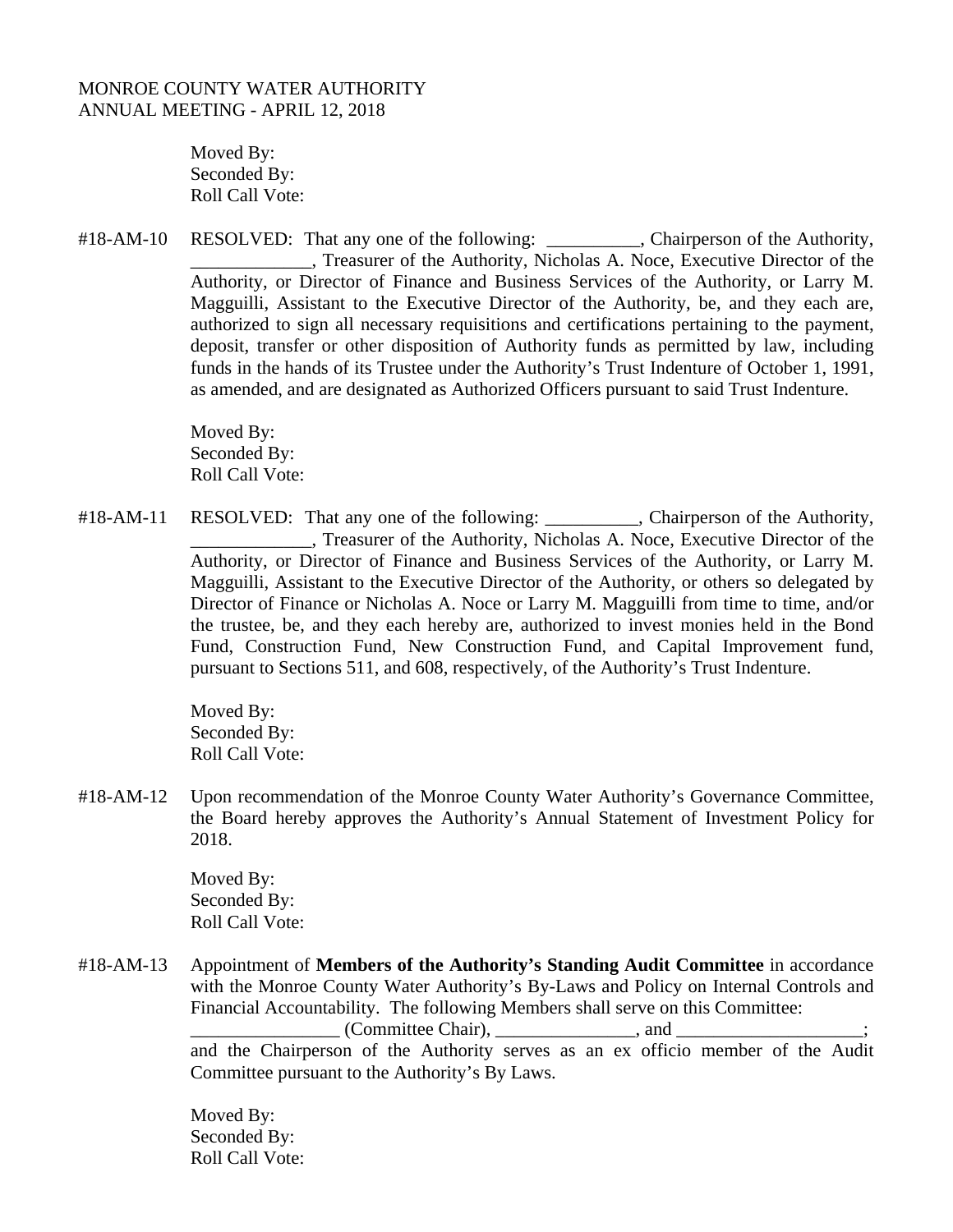#18-AM-14 Appointment of **Members of the Authority's Standing Finance Committee** in accordance with the Monroe County Water Authority's By-Laws and Policy on Internal Controls and Financial Accountability. The following Members shall serve on this Committee:

> $\blacksquare$  (Committee Chair),  $\blacksquare$ , and  $\blacksquare$ , and  $\blacksquare$ and the Chairperson of the Authority serves as an ex officio member of the Finance Committee pursuant to the Authority's By Laws.

Moved By: Seconded By: Roll Call Vote:

#18-AM-15 Appointment of **Members of the Authority's Standing Governance Committee** in accordance with the Monroe County Water Authority's By-Laws. The following Members shall serve on this Committee:

\_\_\_\_\_\_\_\_\_\_\_\_\_\_\_\_\_ (Committee Chair), \_\_\_\_\_\_\_\_\_\_\_\_\_\_\_, and \_\_\_\_\_\_\_\_\_\_\_\_\_\_\_\_\_\_\_; and the Chairperson of the Authority serves as an ex officio member of the Governance Committee pursuant to the Authority's By Laws.

Moved By: Seconded By: Roll Call Vote:

#18-AM-16 Appointment of **Members of the Authority's Standing Compensation Committee** in accordance with the Monroe County Water Authority's By-Laws. The following Members shall serve on this Committee:

> (Committee Chair), \_\_\_\_\_\_\_\_\_\_\_\_\_\_\_, and \_\_\_\_\_\_\_\_\_\_\_\_\_\_\_; and the Chairperson of the Authority serves as an ex officio member of the Compensation Committee pursuant to the Authority's By Laws.

Moved By: Seconded By: Roll Call Vote:

#18-AM-17 Resolved hereby to adopt the Monroe County Water Authority Prohibited Contractor List, updated April 10, 2018, as issued by the Monroe County Water Authority Ethics Board.

> Moved By: Seconded By: Roll Call Vote:

#18-AM-18 The Monroe County Water Authority Ethics Board, as created pursuant to the Code of Ethics Policy, Article 4, shall be comprised of the following three (3) persons: Michael E. Davis (Chairperson), John DiCaro, and Christopher A. Schiano.

> Moved By: Seconded By: Roll call Vote: